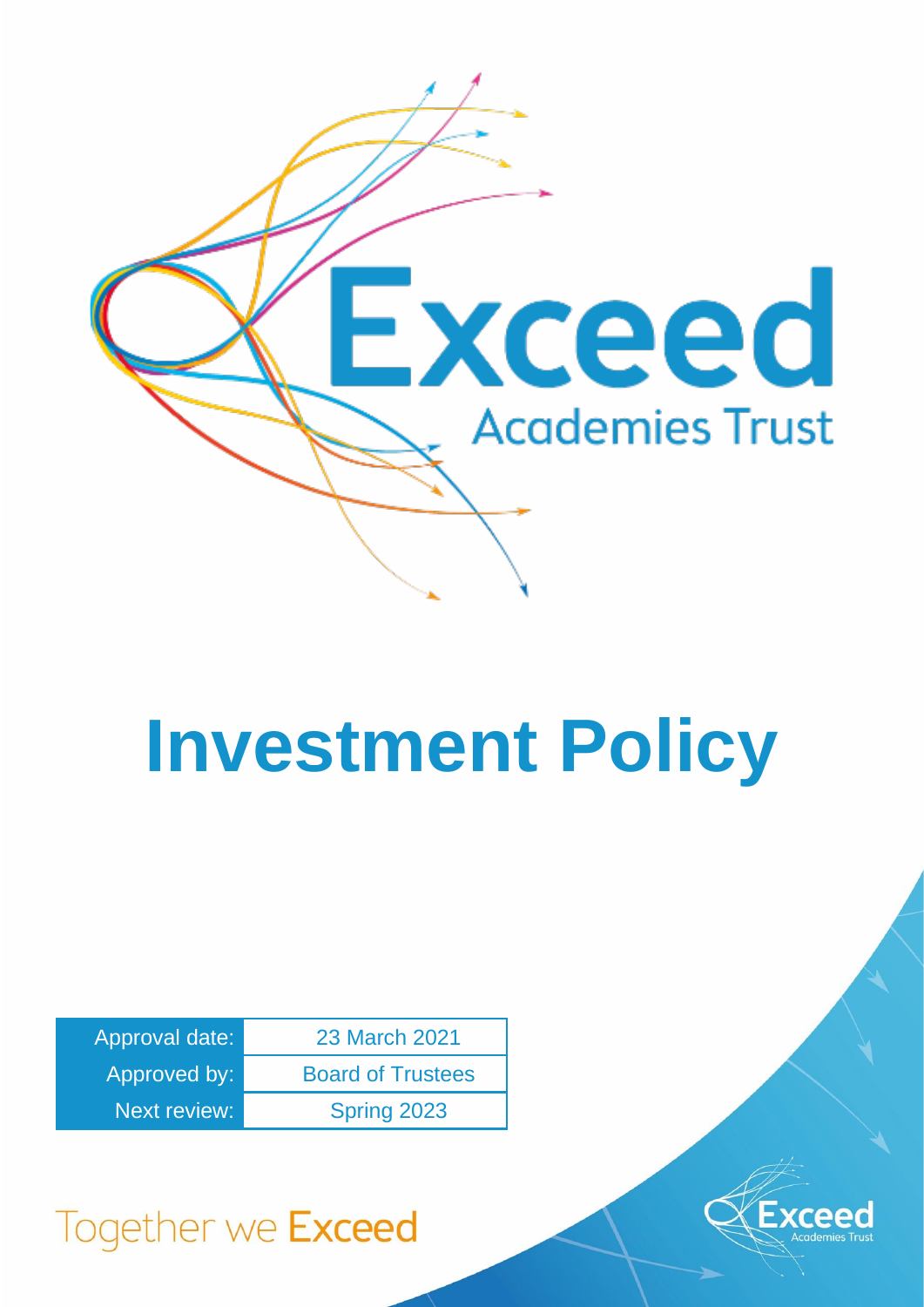## **Contents**

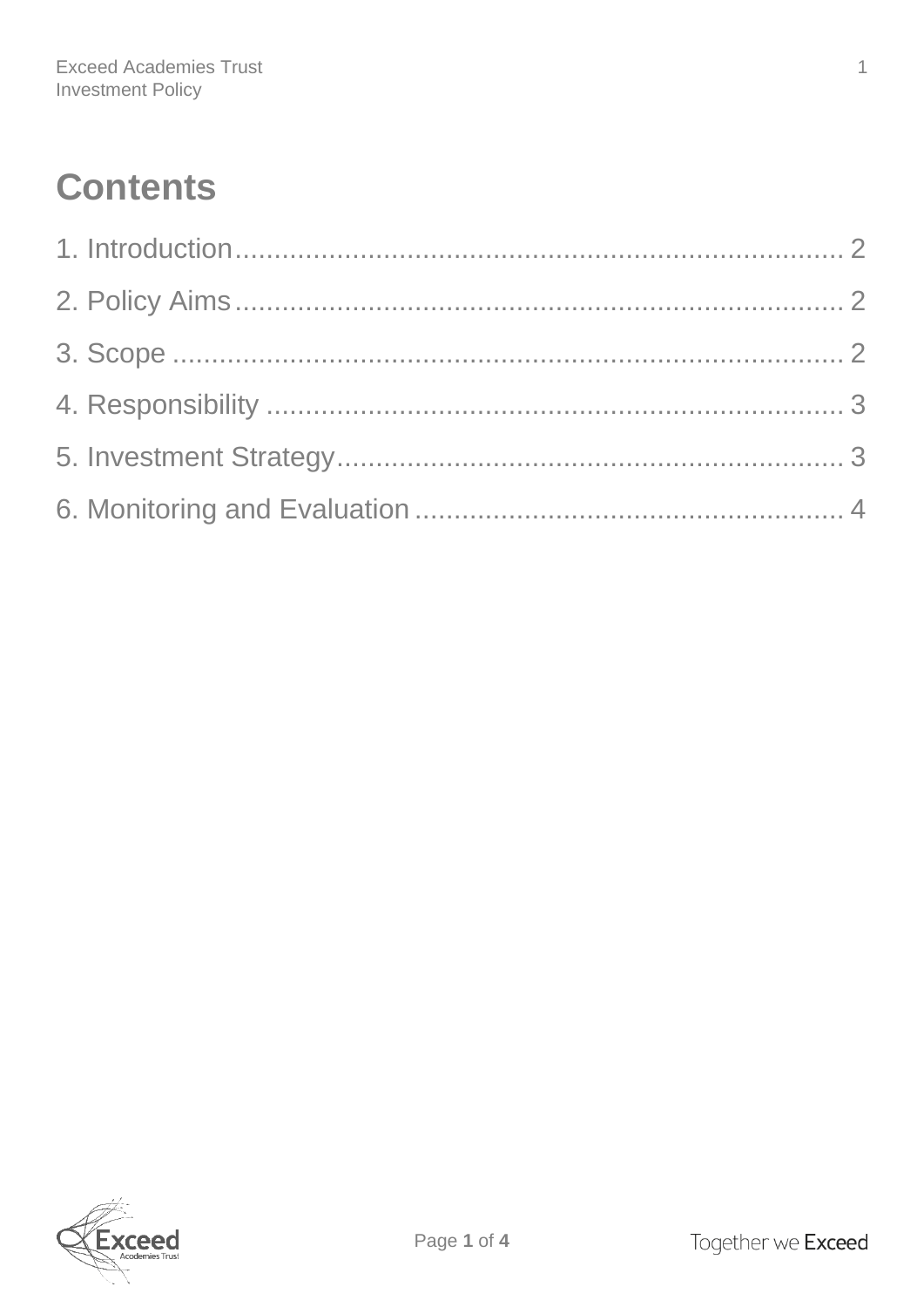#### <span id="page-2-0"></span>**1. Introduction**

1.1 The purpose of the Investment Policy is to set out the processes by which the Trustees will meet their duties, as set out under the Trust Articles of Association and Academies Financial Handbook, to invest monies surplus to operational requirements in furtherance of the Trust's charitable aims and to ensure that investment risk is properly and prudently managed.

### <span id="page-2-1"></span>**2. Policy Aims**

2.1 The aim is to achieve the best financial return available whilst ensuring that security of deposits takes precedence over revenue maximisation.

### <span id="page-2-2"></span>**3. Scope**

- 3.1 This policy has been formulated in accordance with the Trust Articles of Association and the Academies Financial Handbook, published by the ESFA.
- 3.2 Exceed Academies Trust Articles of Association section 5 states that in furtherance of the objects but not further or otherwise the Academy Trust may exercise the following powers:
	- *m. to deposit or invest any funds of the Academy Trust not immediately required for the*  furtherance of its Objects (but to invest only after obtaining such advice from a financial *expert as the Trustees consider necessary and having regard to the suitability of investments and the need for diversification);*
	- *n. to delegate the management of investments to a financial expert, but only on terms that:*
		- *i.* the investment policy is set down in writing for the financial expert by the Trustees;
		- *ii. every transaction is reported promptly to the Trustees;*
		- *iii. the performance of the investments is reviewed regularly with the Trustees;*
		- *iv. the Trustees are entitled to cancel the delegation arrangement at any time;*
		- *v. the investment policy and the delegation arrangement are reviewed at least once a year;*
		- *vi. all payments due to the financial expert are on a scale or at a level which is agreed in advance and are notified promptly to the Trustees on receipt; and*
		- *vii. the financial expert must not do anything outside the powers of the Trustees;*
	- o. *to arrange for investments or other property of the Academy Trust to be held in the name of a nominee company acting under the control of the Trustees or of a financial expert acting under their instructions, and to pay any reasonable fee required;*
- 3.3 The Academies Financial Handbook states that the Trustees may invest to further the trust's charitable aims, but must ensure investment risk is properly managed. When considering an investment the board must:
	- ➢ *act within its powers to invest as described in its articles*
	- ➢ *have an investment policy to manage and track its financial exposure, and ensure value for money exercise care and skill in investment decisions, taking advice as appropriate from a professional adviser*
	- ➢ *ensure exposure to investment products is tightly controlled so security of funds takes precedence over revenue maximisation*

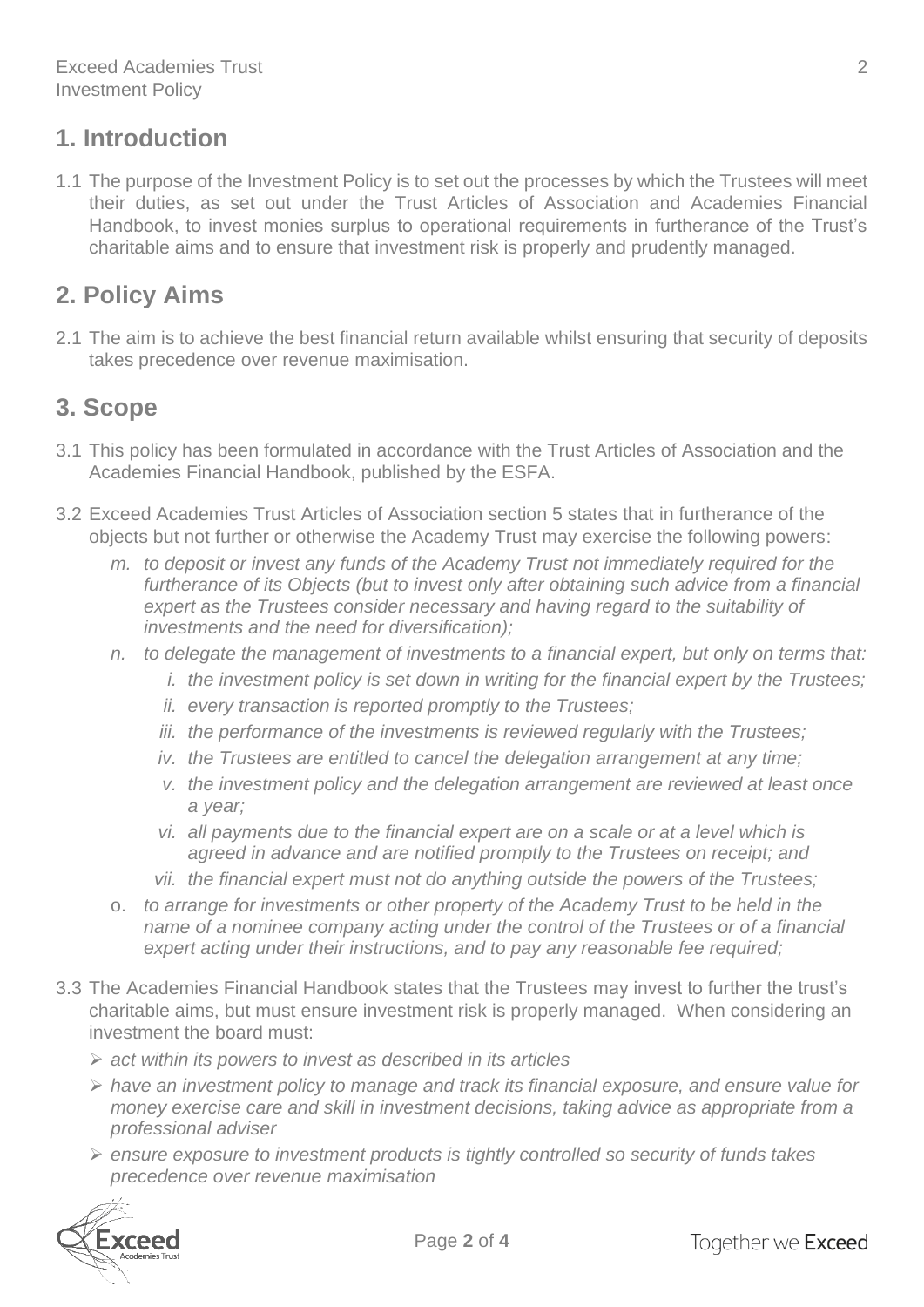- ➢ *ensure investment decisions are in the trust's best interests*
- ➢ *review the trust's investments and investment policy regularly*

*The board should follow the Charity Commission's guidance: CC14 Charities and investment matters: A guide for trustees. ESFA's approval must be obtained for novel, contentious and/or repercussive investments.*

#### <span id="page-3-0"></span>**4. Responsibility**

- 4.1 The Trustees of Exceed Academies Trust are responsible for agreeing the content of the policy in line with the Scheme of Financial Delegation.
- 4.2 The Chief Executive Officer and Chief Finance Officer are responsible for the implementation of the policy.

#### <span id="page-3-1"></span>**5. Investment Strategy**

- 5.1 All applications for investments, whether deposit or fixed term, must be approved by the Trustees prior to the investment taking place, taking into account the credit rating on the Moody's, Fitch and Standards and Poor Listings, the risk profile and ethical standards of the institution.
- 5.2 A full risk assessment will be undertaken at the point of investment and regularly throughout the term of the investment to ensure it remains in line with the Trusts aims and objectives.
- 5.3 Any interest is returned to the Trust as unrestricted income.
- 5.4 Decisions on how much to invest and how long to invest for will be based on operational requirements, and demonstrated by cash flow forecasts produced by the Trust and reviewed by the Chief Finance Officer in conjunction with the Chief Executive Officer.
- 5.5 Investments for a fixed term or with a notice term should not normally exceed one year in order to provide flexibility.
- 5.6 A sufficient balance must be held in the current account so that the Trust's financial commitments can always be met without the bank account going overdrawn. The size of the balance required in the current account will be determined by a forecast of future need and kept under review.
- 5.7 The Chief Finance Officer is responsible for:
	- preparing regular cash flow forecasts to ensure that the Trust has sufficient funds to cover operational commitments;
	- placing investments into the agreed investment accounts as approved by the Chief Finance Officer and the Chief Executive Officer, whilst ensuring that the cash flow position detailed above is achieved;
	- tracking investment levels;
	- reporting the investment position to Trustees.